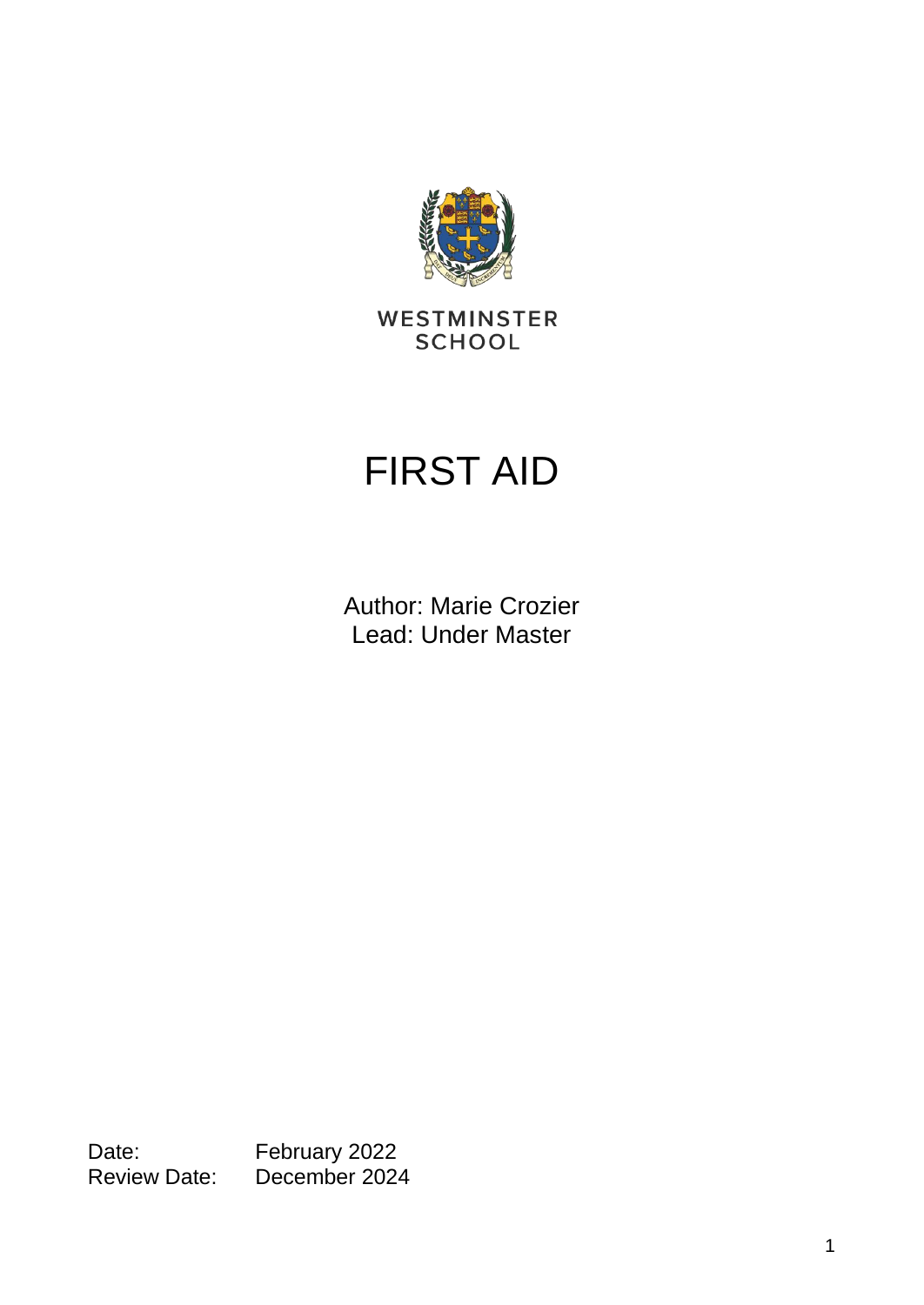

# WESTMINSTER **SCHOOL**

# **FIRST AID**

# **INTRODUCTION**

The School seeks to ensure a safe environment for all members of the community. As such, the arrangements for First Aid are intended to cope with all foreseeable incidents in the School, during Station, as well as on Expeditions and School trips.

# **MEDICAL CARE**

# **Pupils**

Any pupil (both boarding and day) requiring medical attention should in the first instance contact their House Matron who will be available from first thing in the morning until 13h30 and then from 16h30 onwards from Monday to Friday and from first thing in the morning until 13h00 on Saturdays.

Surgery is situated in Grant's basement and is open from 08h30 to 17h00 from Monday to Friday and from 08h30 to 13h00 on Saturday during term time only. Pupils may be referred on to Surgery by their House Matrons during House Matron working hours and from 13h30 to 16h30, pupils may present directly to Surgery.

Outside of these hours and at the weekend, the Duty Matron should be contacted on 07909 996159 and emergency care sought as indicated in the Out of Hours Protocol.

#### **Staff**

Members of staff should seek medical care from their primary care provider or from Accident and Emergency, a walk-in centre / a minor injury unity or 111 depending on the nature of the concern.

Assistance may be provided by a member of staff qualified in first aid or Surgery staff; however, the expectation is that this will be an interim response prior to seeking support from primary care providers.

# **Emergencies**

If there is a medical emergency, 999 / 911 should be dialled immediately and then additional support sought.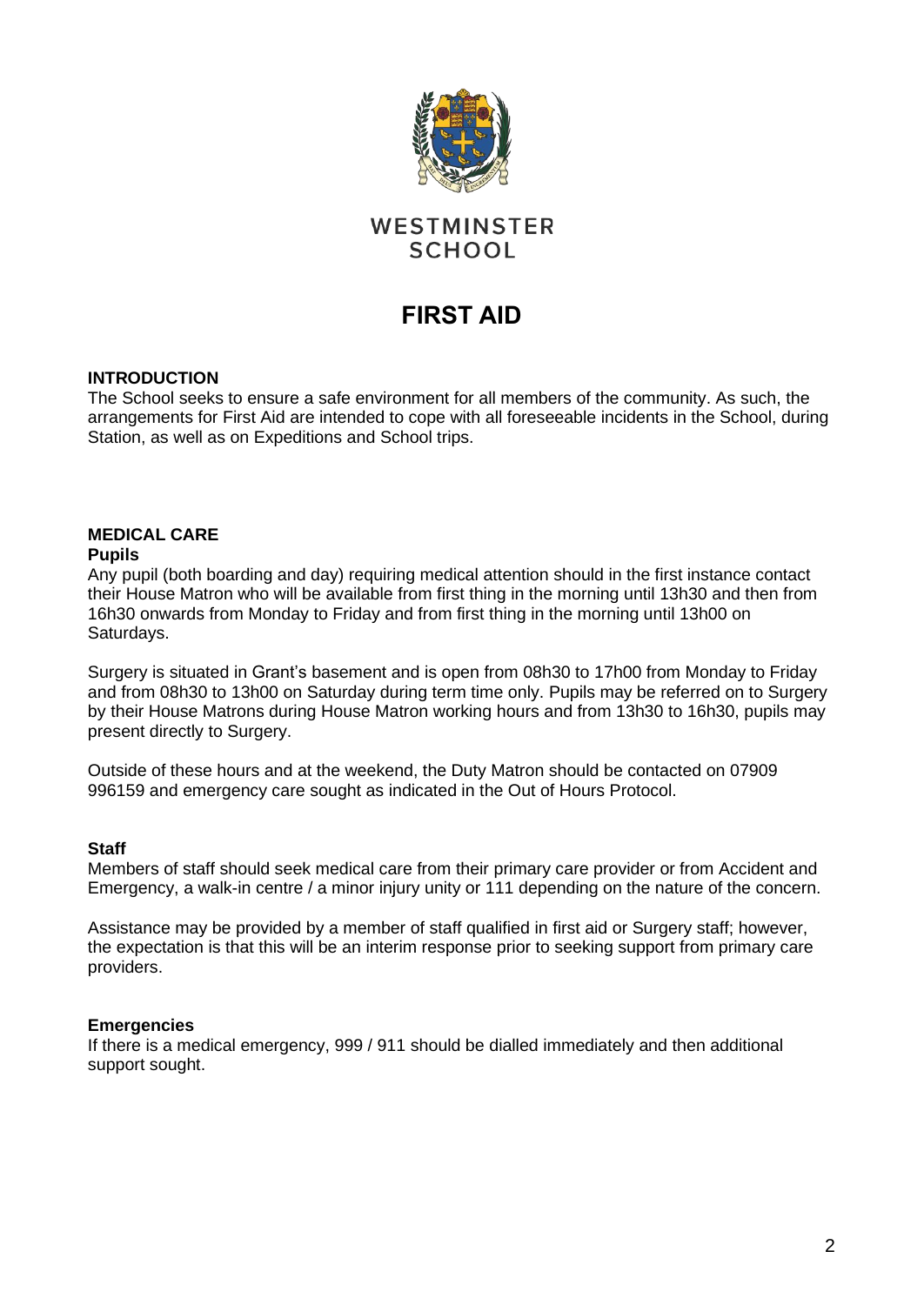# **STAFF WITH FIRST AID TRAINING**

# **House Matrons**

All House Matrons will undergo a three-day First Aid course in order that they may provide First Aid cover as required by the HSE and to enable them to act as Duty Matron.

Certificates for three-day courses are issued for a three-year period at the end of which requalification and certification are necessary. A refresher course consists of two days and must be completed before the certificate runs out to ensure continuity and validity of the training.

# **Advanced First Aiders on the Staff**

Certain members of staff will undergo a three-day First Aid course to enable them to lead the more hazardous expeditions in their role, for example, as Mountain Leaders.

Certificates for three-day courses are issued for a three-year period at the end of which requalification and certification are necessary. A refresher course consists of two days and must be completed before the certificate runs out to ensure continuity and validity of the training.

# **Teaching staff**

All other members of the teaching staff will receive a basic one-day course in First Aid in the Workplace. Teaching staff will receive this training as soon as possible after joining the School as part of their induction and their qualification will be renewed every three years. This will enable all staff to provide basic First Aid wherever there is an incident at which they are present and to recognise when more specialist help is required. A list of those qualified is kept by the School Nursing Sister and is updated as required.

# **AVAILABILITY OF FIRST AID STAFFING**

# **On site**

First Aid staffing is to be available in all Houses, teaching blocks, Sports Centre, the Millicent Fawcett Hall and the Manoukian Music Centre, and all Station venues. In addition, First Aid is to be available in the School's Administrative areas, in the kitchens and dining halls.

# **Off site**

Where Station is conducted at external sites, the Master in Charge of the Station is to ensure that the First Aid provision at that site is assured and is understood by the Westminster pupils and the staff taking the Station.

Adequate First Aid cover must be provided during School Expeditions and Trips, at home and abroad, planning for which will ensure that there is the right number of accompanying staff and that their qualifications are relevant, valid and current.

The number of certified First Aiders in the School will not be less than the number required by law, which is a minimum of one per site.

# **FIRST AID BOXES IN SCHOOL**

Each site will have a First Aid box which is checked by a member of the School Surgery team at least once a term or when alerted to the need to restock. Each site will also have a sign prominently displayed giving the telephone number of both the School Nursing Sister (020 7963 1101) and the Duty Matron (07909 996159), as well as the location of the nearest First Aid box. All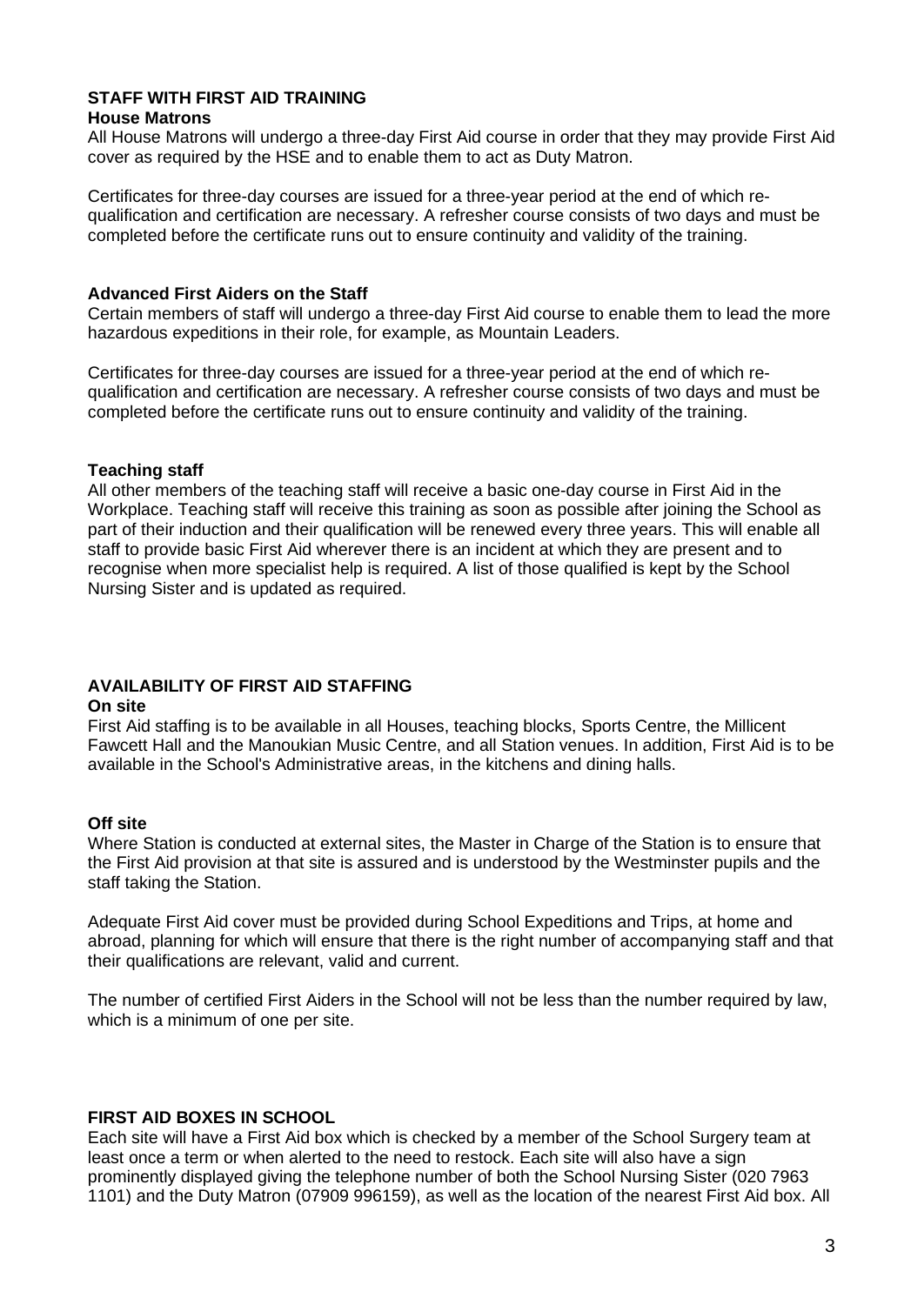staff should be made aware of the location of the First Aid box. The First Aid box should be readily accessible in an emergency and not locked away.

There is no mandatory list of items for a first-aid container. However, the HSE recommends that, where there is no specific risk identified, a minimum provision of first-aid items would be:

- A leaflet giving general advice on first aid.
- 20 individually wrapped sterile adhesive dressings (assorted sizes).
- Two sterile eye pads.
- Four individually wrapped triangular bandages (preferably sterile).
- Six safety pins.
- Six medium (approximately 12cm x 12cm) sized individually wrapped sterile unmedicated wound dressings.
- Two large (approximately 18cm x 18 cm) sterile individually wrapped unmedicated wound dressings.
- One pair of disposable gloves
- Equivalent or additional items are acceptable. It may be useful and appropriate to include sterile normal saline (0.9%) in sealed disposable containers, scissors, and adhesive tape.

# **TRAVEL FIRST AID KITS**

The contents of travel First Aid kits should be appropriate to the circumstances under which they are likely to be used. In most cases, the items listed below will suffice.

- A leaflet giving general advice on first aid.
- 10 individually wrapped sterile adhesive dressings (assorted sizes).
- Six individually wrapped sterile adhesive dressings (assorted sizes).
- Two large (approximately 18cm x 18 cm) sterile individually wrapped unmedicated wound dressings.
- Two individually wrapped triangular bandages (preferably sterile).
- Four safety pins.
- One pair of disposable gloves

Homely remedies may be added to Travel First Aid kits, although the homely remedies should always remain within the original box. The Travel First Aid kits will be prepared by a member of the School Surgery team: the trip leader will be required to sign the boxes out of Surgery and return them to Surgery at the end of the trip.

If travelling to the School house in Nenthead, an Auto Adrenaline Injector (AAI) should be taken in addition to the usual First Aid supplies.

Pupils should not bring medication with them on trips unless prescribed for them and written instructions for these should be given to the staff member in charge of the trip.

Any prescribed medication should only be taken by the person that it is prescribed for and, in the case of Ritalin or Concerta, this must be kept by the staff member in charge of the trip and dispensed at the time required after having had training from the School Nursing Sister.

A record should be kept of all medication given on a trip.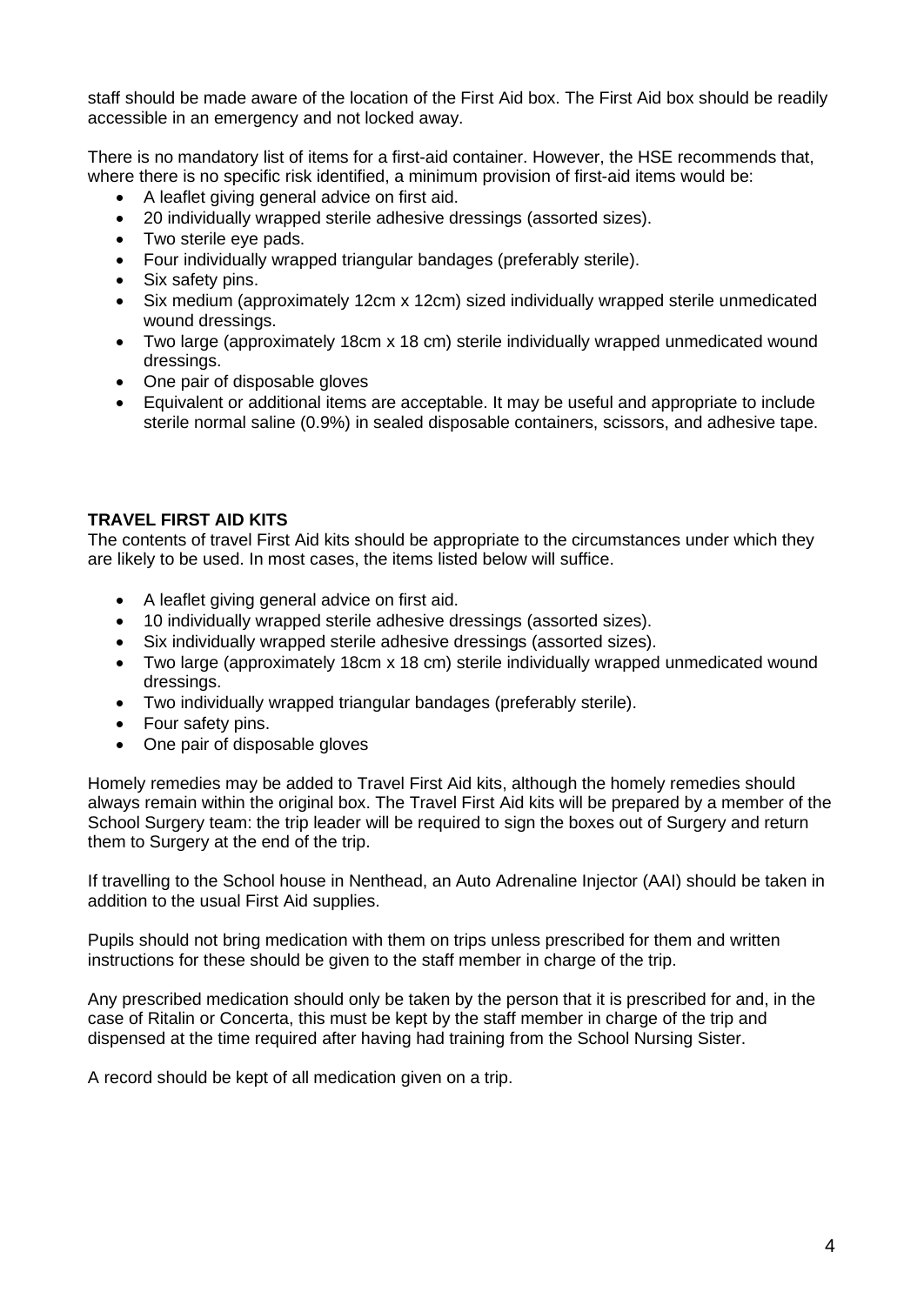# **PROTOCOLS IN RESPONSE TO CONDITIONS**

For specific incidents, there is a sequence of medical protocols published by the School Surgery and available up Firefly.

In addition, advice can also be sought from the NHS website: [https://www.nhs.uk/conditions/.](https://www.nhs.uk/conditions/)

# **ACTION IF THERE IS AN INCIDENT ON SITE**

The First Aider on site will deal with an incident as it occurs. In addition, the School Nursing Sister should be contacted on 020 7963 1101 or the Duty Matron should be contacted on 07909 996159 outside of Surgery opening hours. Where possible and appropriate, the patient should be brought to Surgery where a wider range of medical facilities can be provided.

# **ACTION IF THERE IS A SPORTING INCIDENT AT VINCENT SQUARE**

When pupils are engaged in activities on Vincent Square or at the Sports Centre, there should always be a First Aid trained staff member onsite to respond appropriately should an incident occur. On match days and Station days there will generally be a Chartered Physiotherapist on hand to provide immediate pitch side assessment.

Any pupil injured up fields should have an initial assessment by an appropriately qualified member of staff (this is likely to be a member of teaching staff, a coach or a member of the Westminster School grounds team).

Following assessment, the first responder should take whatever action is appropriate, which may, on occasion, mean an immediate 999 call. Notably, any suspected neck or back injuries should not be moved until cleared by a medical professional. The Surgery team can be contacted for assistance; however, establishing contact with them should never result in a delay to a 999 call being made if this is what the casualty requires. If the casualty is assessed as non-emergency, then help and advice can be obtained from Surgery or the NHS 111 service which is available 24/7, and accessible by phone or online (https://111.nhs.uk). If necessary, the pupil can be taken to St Thomas's Hospital Accident and Emergency Department.

If a pupil requires further follow up by the physiotherapist an appointment should be arranged by emailing [liz.robson@westminster.org.uk.](mailto:liz.robson@westminster.org.uk)

# **ACTION IF THERE IS AN INCIDENT OFF-SITE**

#### **Local activities**

Station is conducted at external sites and the Master in Charge of the Station is to ensure that the First Aid provision at that site is assured and is understood by the Westminster pupils and the staff taking the Station. Visits to theatres, museums, galleries and the like require the same checks to be made by the trip leader.

No pupil who has been injured off-site during Station should return home without first being examined further by the School Nursing Sister or the Duty Matron, as appropriate.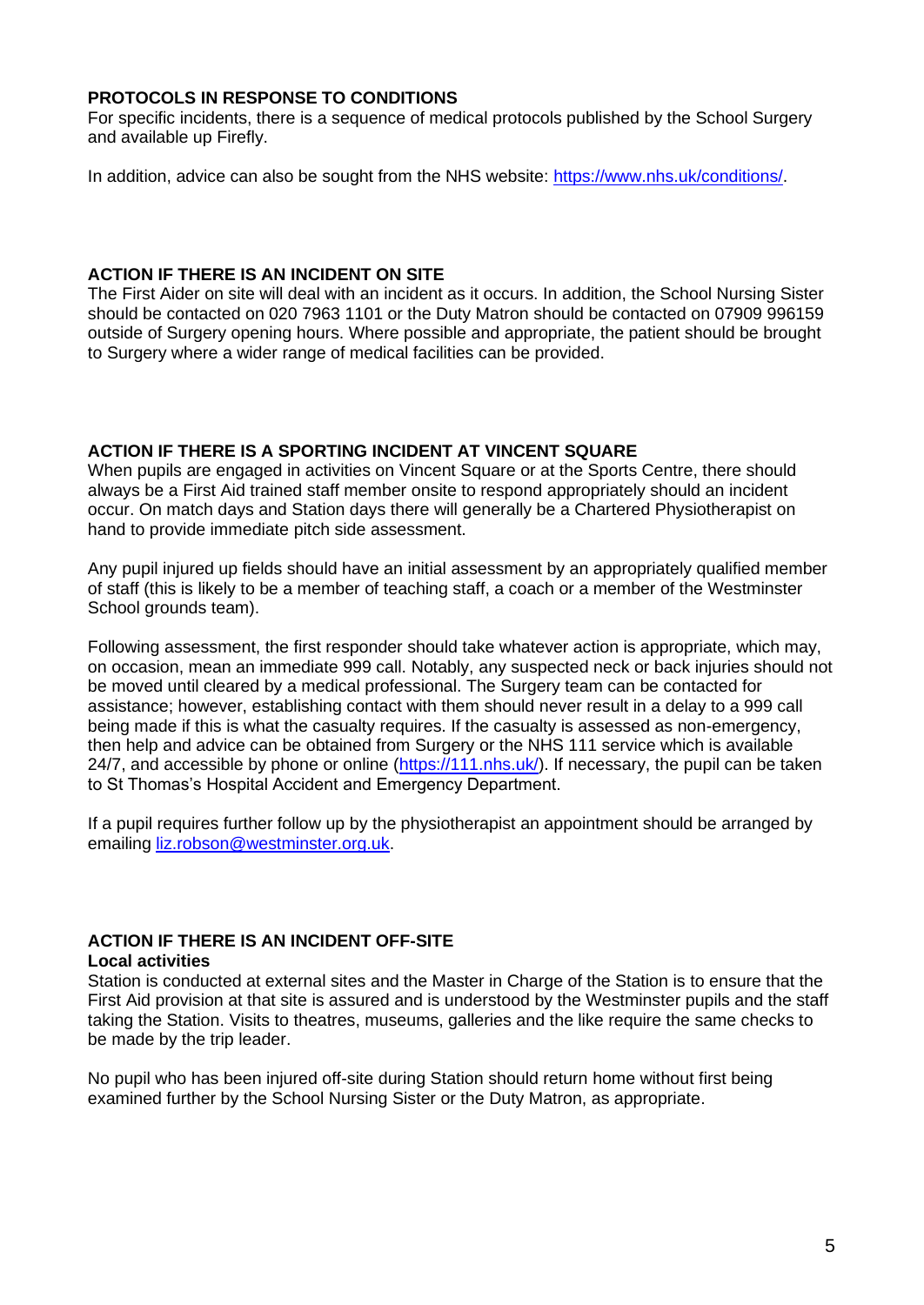# **Trips and expeditions**

The trip leader will:

- Take charge of the emergency if able so to do.
	- Notify the Base Contact as quickly as possible with:
		- $\circ$  The names of the casualties
		- $\circ$  The extent of their injuries as far as is possible
		- o The date and time of the incident.
- Contact Chubb Insurance in the case of an emergency for advice details are on the Emergency Instruction Card provided for the trip.
- Ensure a member of staff accompanies any injured pupil to hospital; ideally the member of staff should be the same gender as the pupil.
- Ensure that all members of the trip know about the incident.
- Notify the Police if necessary.
- Notify the British Embassy / Consulate if overseas.
- Notify the tour operator if appropriate.
	- Write down accurately and as soon as possible after the incident:
		- o All the relevant facts
		- o Witness details
	- and preserve any vital evidence.
- Keep a written account of all events, times, and contacts after the incident.

The Base Contact will:

- Notify the Head Master as quickly as possible.
- Notify the Chair of Governors if directed by the Head Master.
- Assist the trip leader in contacting parents.
- Notify the School's insurers either directly or through the Bursar's office.

# **GOING TO HOSPITAL**

Any pupil who needs to go to hospital must always be accompanied by a member of staff. Where possible, the Duty Matron or House Matron will be asked for assistance in providing an escort to accompany the pupil if required; however, if the incident requires urgent hospital treatment and an ambulance is called, a member of staff will need to accompany the pupil to hospital. The Duty or House Matron will then relieve the member of staff when they arrive at the hospital. Both the pupil's parents / guardian or emergency contact and Housemaster must be informed as soon as possible by the School Nursing Sister or the Duty Matron out of hours.

Day pupils' parents or emergency contacts should meet the pupil at the hospital to relieve the staff escorting the pupil. This ensures that they are present should consent be required for procedure or operation. Where possible, boarders' parents or guardians are also encouraged to meet the boarding pupil at hospital as well. An incident report should be submitted for all occasions which result in a hospital attendance.

Any pupil who is treated up Surgery after an incident, which has not required hospital treatment, may only be sent home after the School Nursing Sister or Duty Matron has obtained the parents' consent. If a parent is not able to collect the pupil from School and the School Nursing Sister or Duty Matron does not feel that the pupil is well enough to go home alone, then the pupil will need to remain up Surgery until this closes, whereupon their care will pass to the Duty Matron.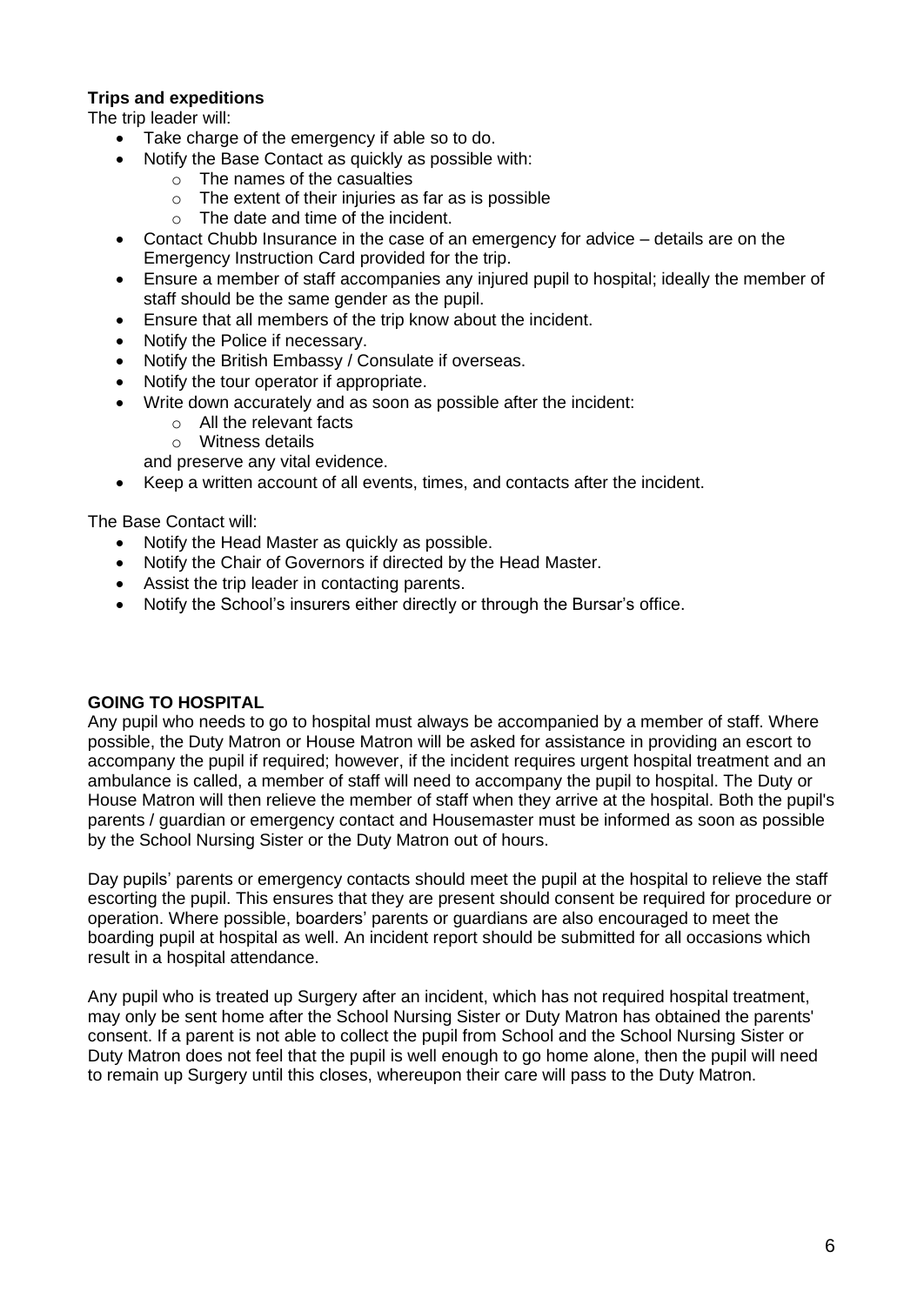# **CALLING AN AMBLANCE**

In an emergency situation involving any pupil, member or staff or visitor, an assessment should be made by the first person who responds, ideally a trained first aider, who should instigate appropriate action, which may involve calling 999.

If it is appropriate to summon assistance by calling 999, this action should not be delayed because there is no member of the Surgery team at the incident. In this situation the Surgery team should only be contacted once the emergency services have been called.

# <https://firstaidforlife.org.uk/> proffers the following advice:

# *We strongly advise you to immediately administer First Aid and call an ambulance if someone experiences:*

- *Unconsciousness – whether breathing or not breathing.*
- *Abnormal breathing.*
- *Obvious serious wound or suspected skull fracture.*
- *Bleeding or clear fluid from the nose, ear or mouth.*
- *Lack of co-ordination, disturbance of speech or vision, pupils of unequal size – following a head injury.*
- *Weakness or paralysis – following a head injury, or could possibly indicate a Stroke – think FAST test.*
- *Neck pain or stiffness, either following a fall or accident, or if extremely unwell.*
- *Fitting and seizures – particularly if this is the first time.*
- *Repeated vomiting following a head injury.*
- *For a baby or young child – err on the side of caution. Children can deteriorate quickly.*
- *Inability to pass urine, for a baby – a dry nappy for over 6 hours.*
- *An acute anaphylactic attack.*
- *An asthma attack that will not resolve with the inhaler.*
- *Serious bleeding – particularly if it is bright red frothy blood or pulsating blood and will not stop with direct pressure.*
- *Serious burns – give immediate first aid under cool running water, treat for shock and get help fast.*
- *Showing signs of shock.*
- *Possible indications of Sepsis or meningitis.*

# *You probably don't need ambulance transport, but you should take someone straight to A&E if they have:*

- *A fever and are floppy and lethargic – but conscious.*
- *Abdominal pain.*
- *A bleeding wound that will probably need stitches or gluing, if they have amputated a finger or if have something embedded in the wound.*
- *A leg or arm injury and can't use the limb.*
- *Swallowed poison or tablets and are not showing any adverse effects. (calling 111 can also give you advise from the poisons database – if they are behaving strangely or experiencing any symptoms from the poison; call an ambulance immediately).*

The person calling 999 should ideally give the postcode for the location of the injured person. A full list of School postcodes is available on the intranet "Quick Links'" section under Emergency. If possible, the emergency services should also be given a "3 word location"

[\(https://what3words.com/\)](https://what3words.com/). Westminster School Reception should then be notified of the incident and requested to appoint a marshal to greet the emergency vehicle and deal with access issues.